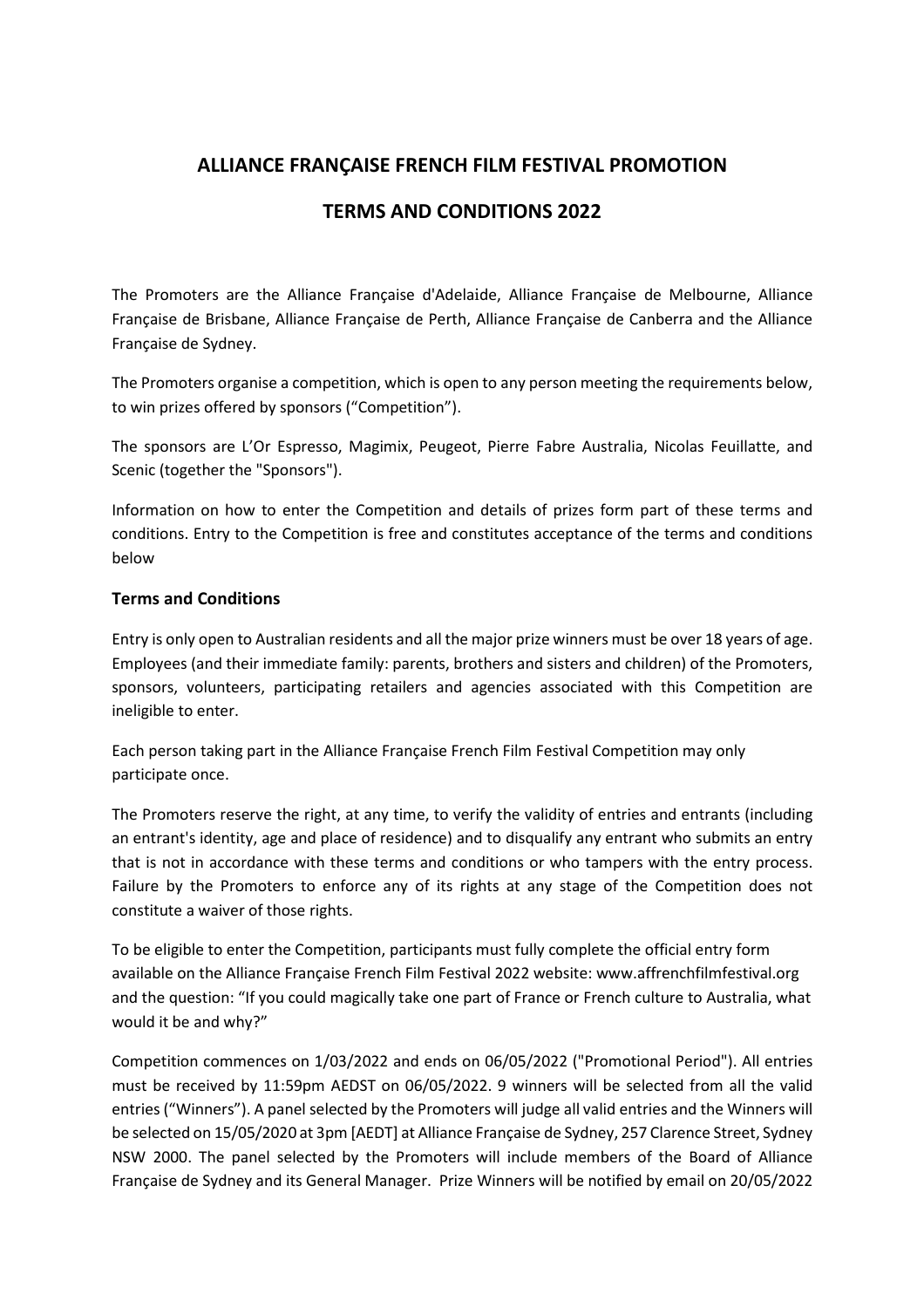at 3pm [AEDT]. Winners' names will also be published on the Alliance Française French Film Festival website by midday on 20/05/2022.

Prizes are not exchangeable or transferable for cash.

Prizes will be finalised and determined at the Promoters' sole discretion and are subject to the Sponsors' own terms and conditions, as included in Appendix 1 (the details of the prizes are detailed in Appendix 1).

Entrants consent to the Promoters using the entrant's name, likeness, image and/or voice in the event they are a Winner (including photograph, film and/or recording of the same) in any media for an unlimited period without remuneration for the purpose of promoting this Competition (including any use by the Sponsors of the Winners' names, image and/or voice for promoting any products manufactured, distributed and/or supplied by the Sponsors.

The Promoters collects personal information in order to conduct the Competition and may, for this purpose, disclose such information to prize suppliers. Entry to the Competition is conditional on providing this information. The Promoters may, for an indefinite period unless otherwise advised, use the information for promotional, marketing and publicity purposes including sending electronic messages or telephoning the entrant. Entrants should direct any request to access, update or correct information to the Promoters.

In the event that for any reason whatsoever a Winner does not take an element of the prize at the time stipulated by the Promoters then that element of the prize will be forfeited by the Winner and cash will not be awarded in lieu of that prize or element of the prize.

Except for any liability that cannot be excluded by law, the Promoters (including its officers, employees and agents) excludes all liability (including negligence), for any personal injury; or any loss or damage (including loss of opportunity); whether direct, indirect, special or consequential, arising in any way out of the Competition, including, but not limited to, where arising out of the following: (a) any technical difficulties or equipment malfunction (whether or not under the Promoter's control); (b) any theft, unauthorised access or third party interference; (c) any entry or prize claim that is late, lost, altered, damaged or misdirected (whether or not after their receipt by the Promoters) due to any reason beyond the reasonable control of the Promoters; (d) any variation in prize value to that stated in these terms and conditions; (e) any tax liability incurred by a Winner or entrant; or (f) use of a prize.

If for any reason whatsoever this Competition is not able to be held as planned, due to any reason, including unauthorised intervention, fraud, restrictions related to Covid-19 or any other causes beyond the control of the Promoters, which corrupt or affect the administration security, fairness, integrity or proper conduct of this Competition, the Promoters reserve the right (subject to any applicable law) in their sole discretion to (a) to disqualify any entrant; or (b) to modify, suspend, terminate or cancel the Competition, as appropriate.

In the case of the intervention of any outside agent or event which naturally changes the result or prevents or hinders its determination, including but not limited to vandalism, power failures, tempests, natural disasters, acts of God, civil unrest, strikes; the Promoters may at their absolute discretion cancel the Competition and and start it again under the same conditions subject to state legislation.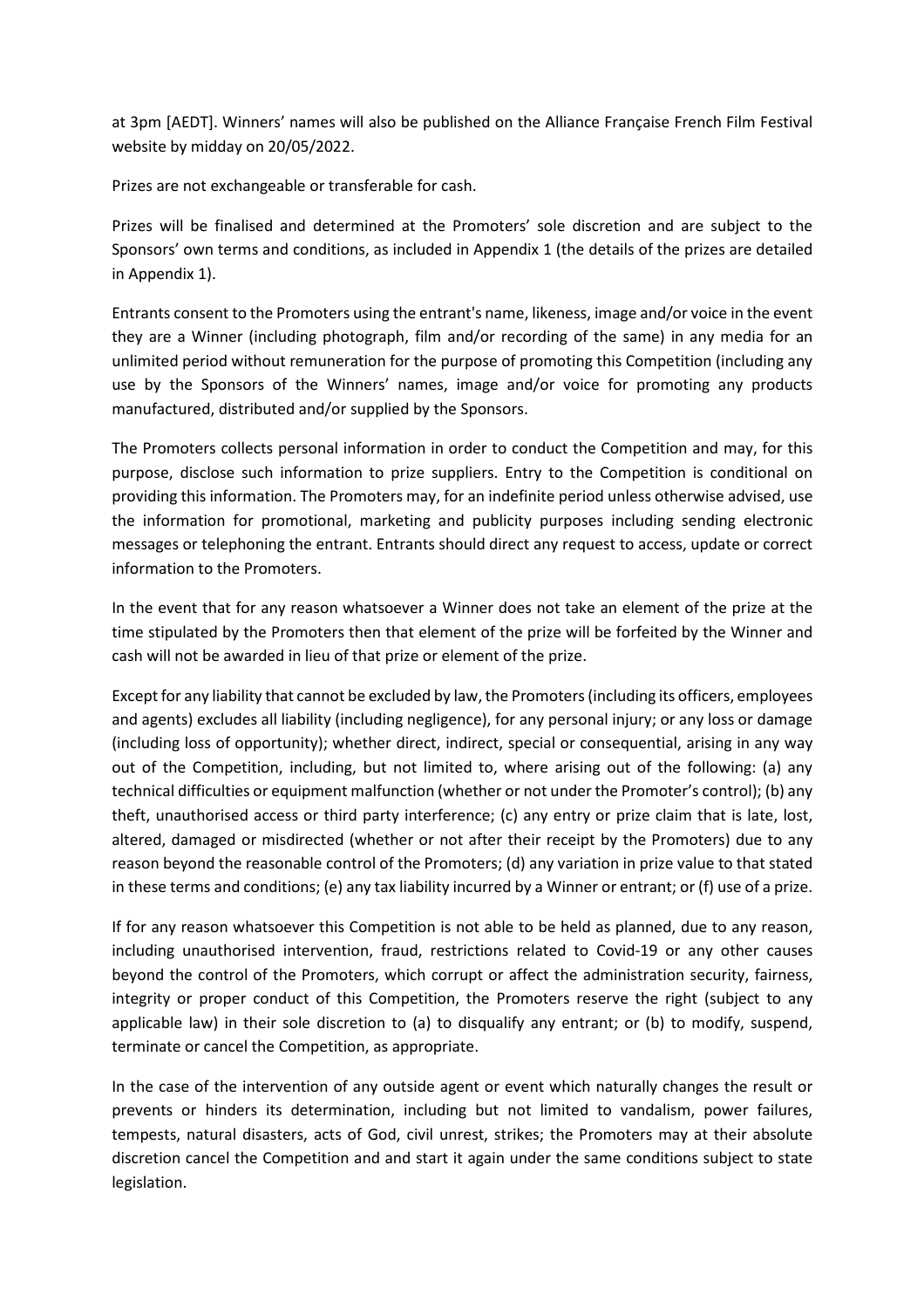The promoters are:

#### **Alliance Française d'Adela**i**de**

319 Young Street WAYVILLE SA 5034 Tel: 08 8272 4281 adelaide@af.org.au www.af.org.au

#### **Alliance Française de Melbourne**

51 Grey St ST KILDA VIC 3182 Tel: 03 9525 3463 info@afmelbourne.com.au www.afmelbourne.com.au

#### **Alliance Française de Brisbane**

262 Montague Rd WEST END QLD 4101 Tel: 07 3844 4460 culture@afbrisbane.com www.afbrisbane.com

#### **Alliance Francaise de Perth**

75 Broadway NEDLANDS WA 6009 Tel: 08 9386 7921 info@afperth.com.au www.afperth.com.au

#### **Alliance Francaise de Canberra**

66 McCaughey St TURNER ACT 2612 Tel: 02 6247 5027 enquiries@afcanberra.com.au www.afcanberra.com.au

#### **Alliance Francaise de Sydney**

257 Clarence St Sydney NSW 2000 Tel: 02 9292 5700 enquiries@afsydney.com.au www.afsydney.com.au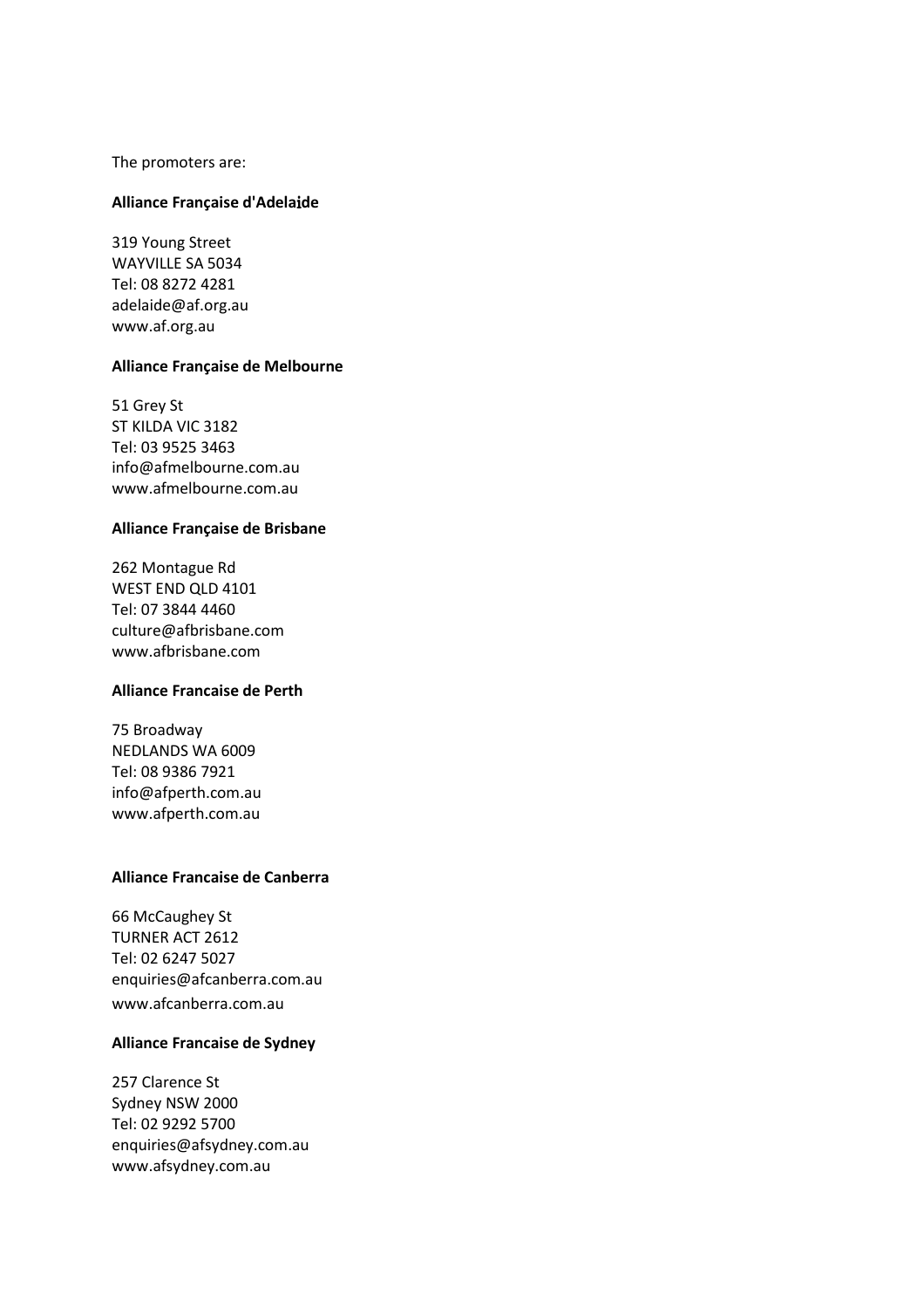**Representing the Alliance Française French Film Festival**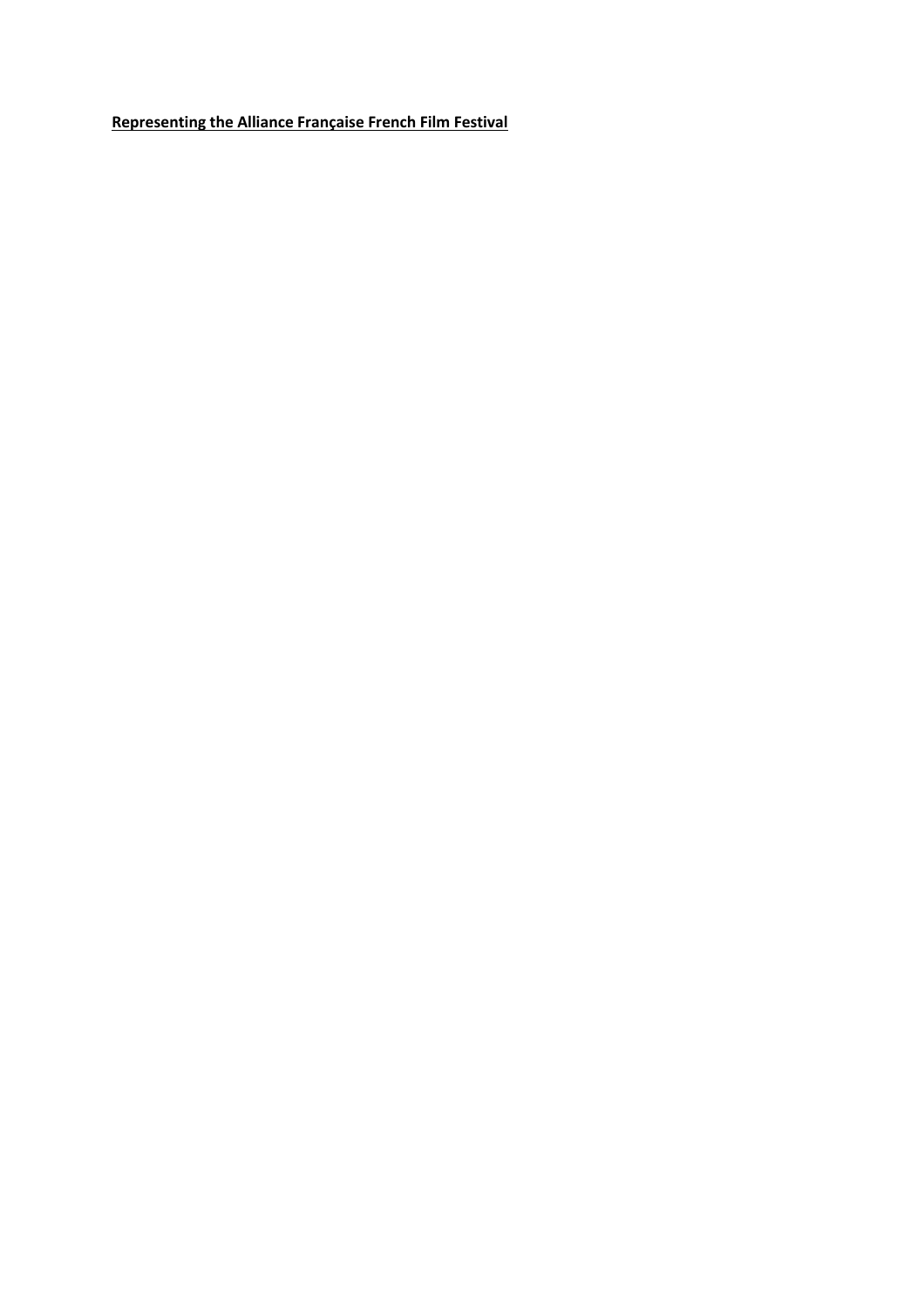#### **APPENDIX 1**

#### **PRIZE DETAILS**

**1) FIRST PRIZE DETAILS: The first best entry as determined by the judges will win the first prize.** 

Two flights to Tahiti

Total value - \$3,000

**2) SECOND PRIZE DETAILS: The first best entry as determined by the judges will win the first prize.** 

A cook expert from iconic food preparation brand Magimix.

Total value - \$2,299

**3) THIRD PRIZE DETAILS: The second best entry as determined by the judges will win the second prize.**

The fourth prize includes: Prepare to be pampered with a selection of Avène & Klorane's best skincare products.

Total value \$1000

#### **A. AVENE & KLORANE PRIZE - SPECIFIC TERMS AND CONDITIONS**

Prizes are not transferable, exchangeable or redeemable for other prizes or cash. If any prize (or any part of any prize) is unavailable for any reason, the Promoters may at their sole discretion, reserve the right to substitute the prize (or part of the prize) with a prize to the equal value and/or specification.

# **4) FOURTH PRIZE DETAILS: The third best entry as determined by the judges will win the third prize.**

The first prize includes: Weekend getaway in the all-New Peugeot 2008 SUV with a \$500 Accor accommodation gift voucher.

Total value TBC

**5) FIFTH PRIZE DETAILS: The fourth best entry as determined by the judges will win the third prize.**